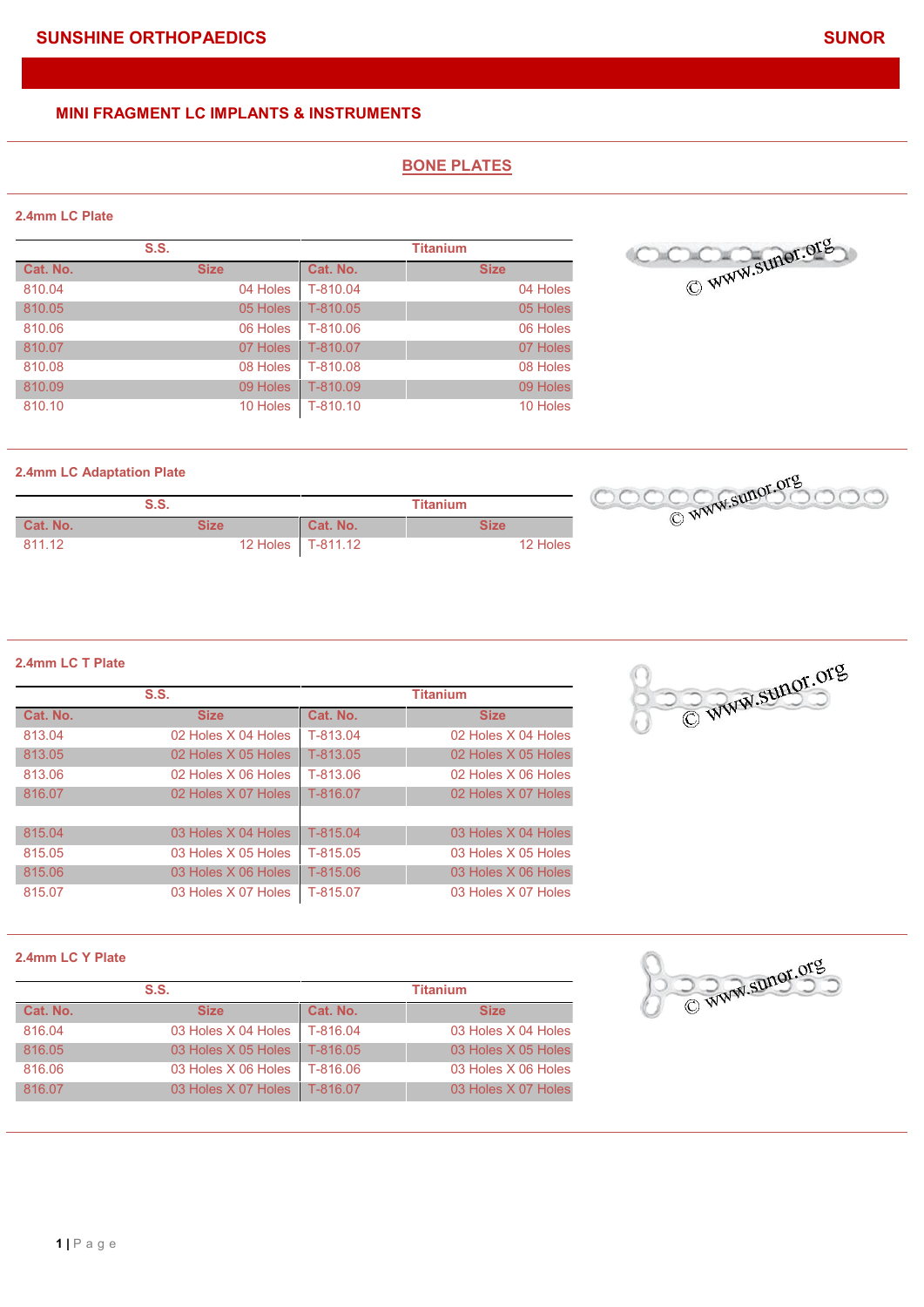#### **2.4mm LC Condyler Plate**

| S.S.     |             | <b>Titanium</b>     |             |
|----------|-------------|---------------------|-------------|
| Cat. No. | <b>Size</b> | Cat. No.            | <b>Size</b> |
| 817.04   | 04 Holes    | $T-817.04$          | 04 Holes    |
| 817.05   |             | 05 Holes   T-817.05 | 05 Holes    |
| 817.06   | 06 Holes    | T-817.06            | 06 Holes    |
| 817.07   |             | 07 Holes T-817.07   | 07 Holes    |

#### **2.4mm LC Radial Head Rim Plate**

|          | S.S.            |          | <b>Titanium</b> |
|----------|-----------------|----------|-----------------|
| Cat. No. | <b>Size</b>     | Cat. No. | <b>Size</b>     |
| 818,02R  | 02 Holes, Right | 818,02R  | 02 Holes, Right |
| 818,03R  | 03 Holes, Right | 818,03R  | 03 Holes, Right |
| 818,04R  | 04 Holes, Right | 818,04R  | 04 Holes, Right |
|          |                 |          |                 |
| 818.02L  | 02 Holes, Left  | 818.02L  | 02 Holes, Left  |
| 818.03L  | 03 Holes, Left  | 818.03L  | 03 Holes, Left  |
| 818.04L  | 04 Holes, Left  | 818.04L  | 04 Holes, Left  |

# **2.4mm LC Radial Head Neck Plat**

|          | S.S.        |                     | <b>Titanium</b> |
|----------|-------------|---------------------|-----------------|
| Cat. No. | <b>Size</b> | Cat. No.            | <b>Size</b>     |
| 819.02   |             | 02 Holes   T-819.02 | 02 Holes        |
| 819.03   |             | 03 Holes   T-819.03 | 03 Holes        |
| 819.04   |             | 04 Holes   T-819.04 | 04 Holes        |

# **2.4mm LC Two Column Distal Radius Plate**

|          | S.S.            |           | <b>Titanium</b> |
|----------|-----------------|-----------|-----------------|
| Cat. No. | <b>Size</b>     | Cat. No.  | <b>Size</b>     |
| 820.02R  | 02 Holes, Right | T-820.02R | 02 Holes, Right |
| 820.03R  | 03 Holes, Right | T-820.03R | 03 Holes, Right |
| 820.04R  | 04 Holes, Right | T-820.04R | 04 Holes, Right |
| 820.05R  | 05 Holes, Right | T-820.05R | 05 Holes, Right |
|          |                 |           |                 |
| 820.02L  | 02 Holes, Left  | T-820.02L | 02 Holes, Left  |
| 820.03L  | 03 Holes, Left  | T-820.03L | 03 Holes, Left  |
| 820.04L  | 04 Holes, Left  | T-820.04L | 04 Holes, Left  |
| 820.05L  | 05 Holes, Left  | T-820.05L | 05 Holes, Left  |

#### **2.4mm LC Distal Radius Straight Plate**

|          | S.S.        |                     | <b>Titanium</b> |
|----------|-------------|---------------------|-----------------|
| Cat. No. | <b>Size</b> | Cat. No.            | <b>Size</b>     |
| 821.05   |             | 05 Holes T-821.05   | 05 Holes        |
| 821.06   |             | 06 Holes   T-821.06 | 06 Holes        |





C WWW.Sunor.org

C www.sunor.org



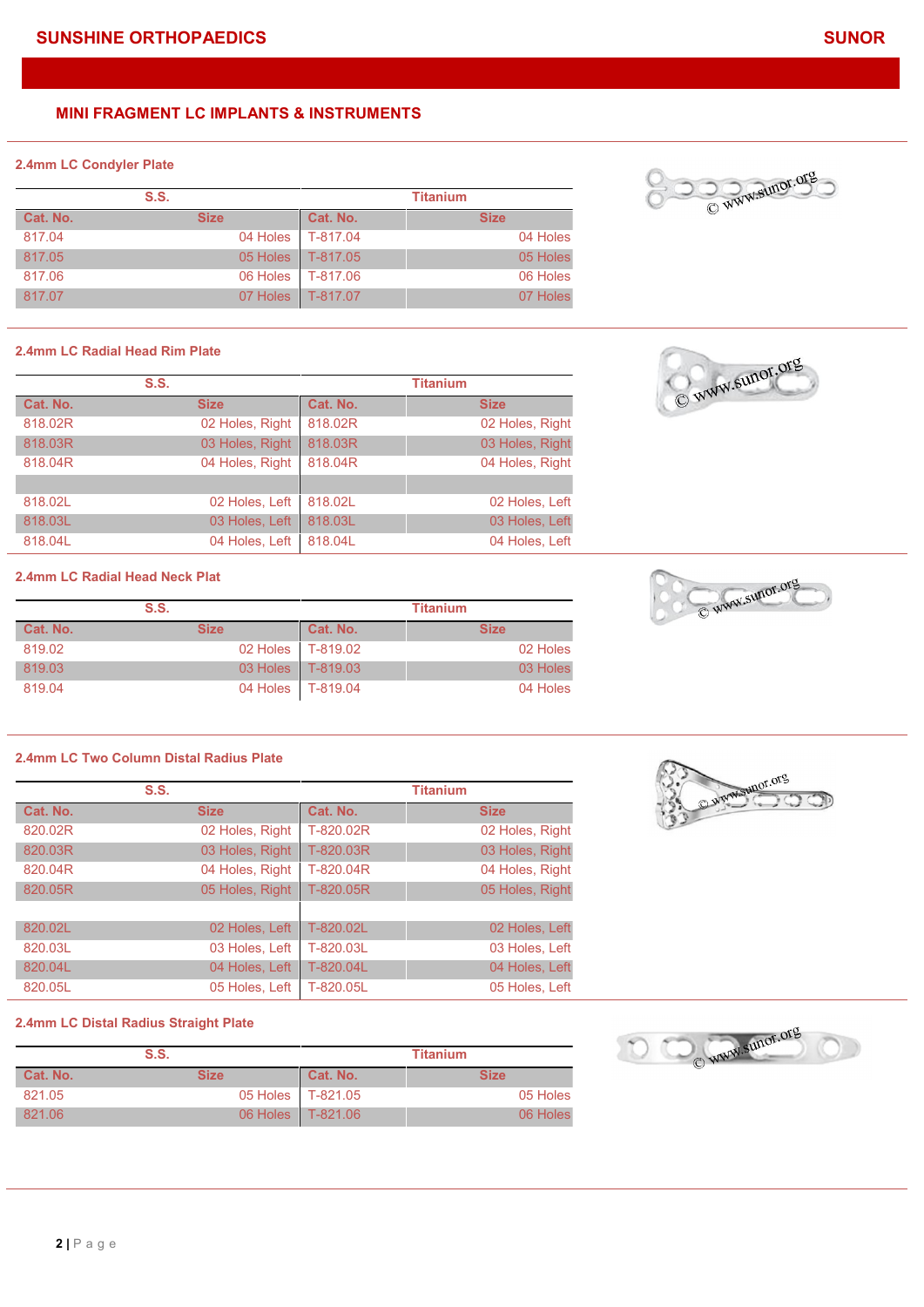#### **2.4mm LC Distal Radius T Plate**

| S.S.     |             | <b>Titanium</b> |                     |             |
|----------|-------------|-----------------|---------------------|-------------|
| Cat. No. | <b>Size</b> |                 | Cat. No.            | <b>Size</b> |
| 822.03   |             |                 | 03 Holes   T-822.03 | 03 Holes    |
| 822.04   |             |                 | 04 Holes   T-822.04 | 04 Holes    |

#### **2.4mm LC Distal Radius L Plate**

| S.S.     |                     | <b>Titanium</b> |                     |
|----------|---------------------|-----------------|---------------------|
| Cat. No. | <b>Size</b>         | Cat. No.        | <b>Size</b>         |
| 823.03L  | 02 Holes X 03 Holes | T-823.03L       | 02 Holes X 03 Holes |
| 823.04L  | 02 Holes X 04 Holes | T-823.04L       | 02 Holes X 04 Holes |
|          |                     |                 |                     |
| 823.03R  | 03 Holes X 03 Holes | T-823.03R       | 03 Holes X 03 Holes |
| 823.04R  | 03 Holes X 04 Holes | T-823.04R       | 03 Holes X 04 Holes |

**2.4mm LC Distal Radius L Plate, Oblique Angle**

| S.S.     |                            | <b>Titanium</b> |                            |
|----------|----------------------------|-----------------|----------------------------|
| Cat. No. | <b>Size</b>                | Cat. No.        | <b>Size</b>                |
| 824.03L  | 03 Holes X 03 Holes, Left  | T-824.03L       | 03 Holes X 03 Holes, Left  |
| 824.04L  | 03 Holes X 04 Holes, Left  | T-824.04L       | 03 Holes X 04 Holes, Left  |
|          |                            |                 |                            |
| 824.03R  | 03 Holes X 03 Holes, Right | T-824.03R       | 03 Holes X 03 Holes, Right |
| 824.04R  | 03 Holes X 04 Holes, Right | T-824.04R       | 03 Holes X 04 Holes, Right |

# **2.4mm LC Volar Column Distal Radius Plate**

|          | S.S.            |           | <b>Titanium</b> |
|----------|-----------------|-----------|-----------------|
| Cat. No. | <b>Size</b>     | Cat. No.  | <b>Size</b>     |
| 825,03R  | 03 Holes, Right | T-825.03R | 03 Holes, Right |
| 825.04R  | 04 Holes, Right | T-825.04R | 04 Holes, Right |
| 825,05R  | 05 Holes, Right | T-825.05R | 05 Holes, Right |
|          |                 |           |                 |
| 825.03L  | 03 Holes, Left  | T-825.03L | 03 Holes, Left  |
| 825.04L  | 04 Holes, Left  | T-825.04L | 04 Holes, Left  |
| 825.05L  | 05 Holes, Left  | T-825.05L | 05 Holes, Left  |

#### **2.4mm LC Distal Radius Plate (04 Holes Head)**

|                   | S.S.            |           | <b>Titanium</b> |
|-------------------|-----------------|-----------|-----------------|
| Cat. No.          | <b>Size</b>     | Cat. No.  | <b>Size</b>     |
| 826,05R           | 05 Holes, Right | T-826.05R | 05 Holes, Right |
| 826,06R           | 06 Holes, Right | T-826,06R | 06 Holes, Right |
| 826.07R           | 07 Holes, Right | T-826.07R | 07 Holes, Right |
| 826,08R           | 08 Holes, Right | T-826,08R | 08 Holes, Right |
| 826.09R           | 09 Holes, Right | T-826.09R | 09 Holes, Right |
|                   |                 |           |                 |
|                   |                 |           |                 |
|                   |                 |           |                 |
| $3 P \text{ age}$ |                 |           |                 |
|                   |                 |           |                 |



OWWW.SUNOT.org





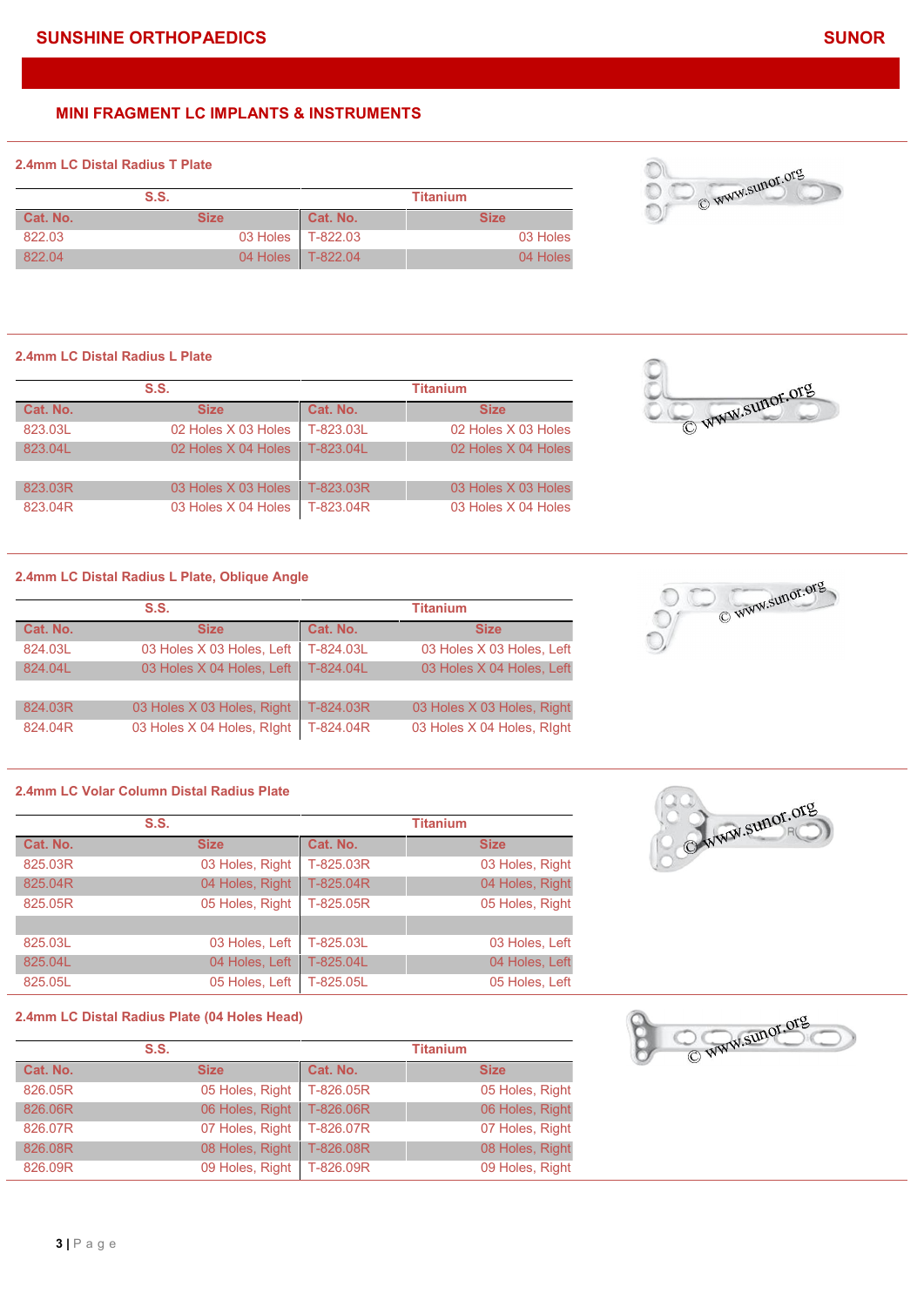| 826.05L | 05 Holes, Left   T-826.05L | 05 Holes, Left |
|---------|----------------------------|----------------|
| 826.06L | 06 Holes, Left   T-826.06L | 06 Holes, Left |
| 826.07L | 07 Holes, Left   T-826.07L | 07 Holes, Left |
| 826.08L | 08 Holes, Left   T-826.08L | 08 Holes, Left |
| 826.09L | 09 Holes, Left   T-826.09L | 09 Holes, Left |

# **2.4mm LC Distal Radius Plate (05 Holes Head)**

|          | S.S.            |           | <b>Titanium</b> |
|----------|-----------------|-----------|-----------------|
| Cat. No. | <b>Size</b>     | Cat. No.  | <b>Size</b>     |
| 827.03R  | 03 Holes, Right | T-827.03R | 03 Holes, Right |
| 827.04R  | 04 Holes, Right | T-827.04R | 04 Holes, Right |
| 827.05R  | 05 Holes, Right | T-827.05R | 05 Holes, Right |
|          |                 |           |                 |
| 827.03L  | 03 Holes, Left  | T-827.03L | 03 Holes, Left  |
| 827.04L  | 04 Holes, Left  | T-827.04L | 04 Holes, Left  |
| 827.05L  | 05 Holes, Left  | T-827.05L | 05 Holes, Left  |



#### **2.4mm LC Extra Articular Distal Radius Plate**

|          | S.S.                       |          | <b>Titanium</b>            |
|----------|----------------------------|----------|----------------------------|
| Cat. No. | <b>Size</b>                | Cat. No. | <b>Size</b>                |
| 828,03R  | 05 Holes X 03 Holes, Right | 828,03R  | 05 Holes X 03 Holes, Right |
| 828.04R  | 05 Holes X 04 Holes, Right | 828.04R  | 05 Holes X 04 Holes, Right |
| 828.05R  | 05 Holes X 05 Holes, Right | 828,05R  | 05 Holes X 05 Holes, Right |
|          |                            |          |                            |
| 829.03R  | 05 Holes X 03 Holes, Right | 829.03R  | 05 Holes X 03 Holes, Right |
| 829.04R  | 05 Holes X 04 Holes, Right | 829.04R  | 05 Holes X 04 Holes, Right |
| 829.05R  | 05 Holes X 05 Holes, Right | 829.05R  | 05 Holes X 05 Holes, Right |
|          |                            |          |                            |
| 828.03L  | 05 Holes X 03 Holes, Left  | 828.03L  | 05 Holes X 03 Holes, Left  |
| 828.04L  | 05 Holes X 04 Holes, Left  | 828.04L  | 05 Holes X 04 Holes, Left  |
| 828.05L  | 05 Holes X 05 Holes, Left  | 828.05L  | 05 Holes X 05 Holes, Left  |
|          |                            |          |                            |
| 829.03L  | 05 Holes X 03 Holes, Left  | 829.03L  | 05 Holes X 03 Holes, Left  |
| 829.04L  | 05 Holes X 04 Holes, Left  | 829.04L  | 05 Holes X 04 Holes, Left  |
| 829.05L  | 05 Holes X 05 Holes, Left  | 829.05L  | 05 Holes X 05 Holes, Left  |

# C WWW.Sunor.org

#### **2.4mm / 2.7mm LC 2 Hole Plate**

| S.S.     |      | <b>Titanium</b>     |             |
|----------|------|---------------------|-------------|
| Cat. No. | Size | Cat. No.            | <b>Size</b> |
| 830.02   |      | 02 Holes   T-830.02 | 02 Holes    |

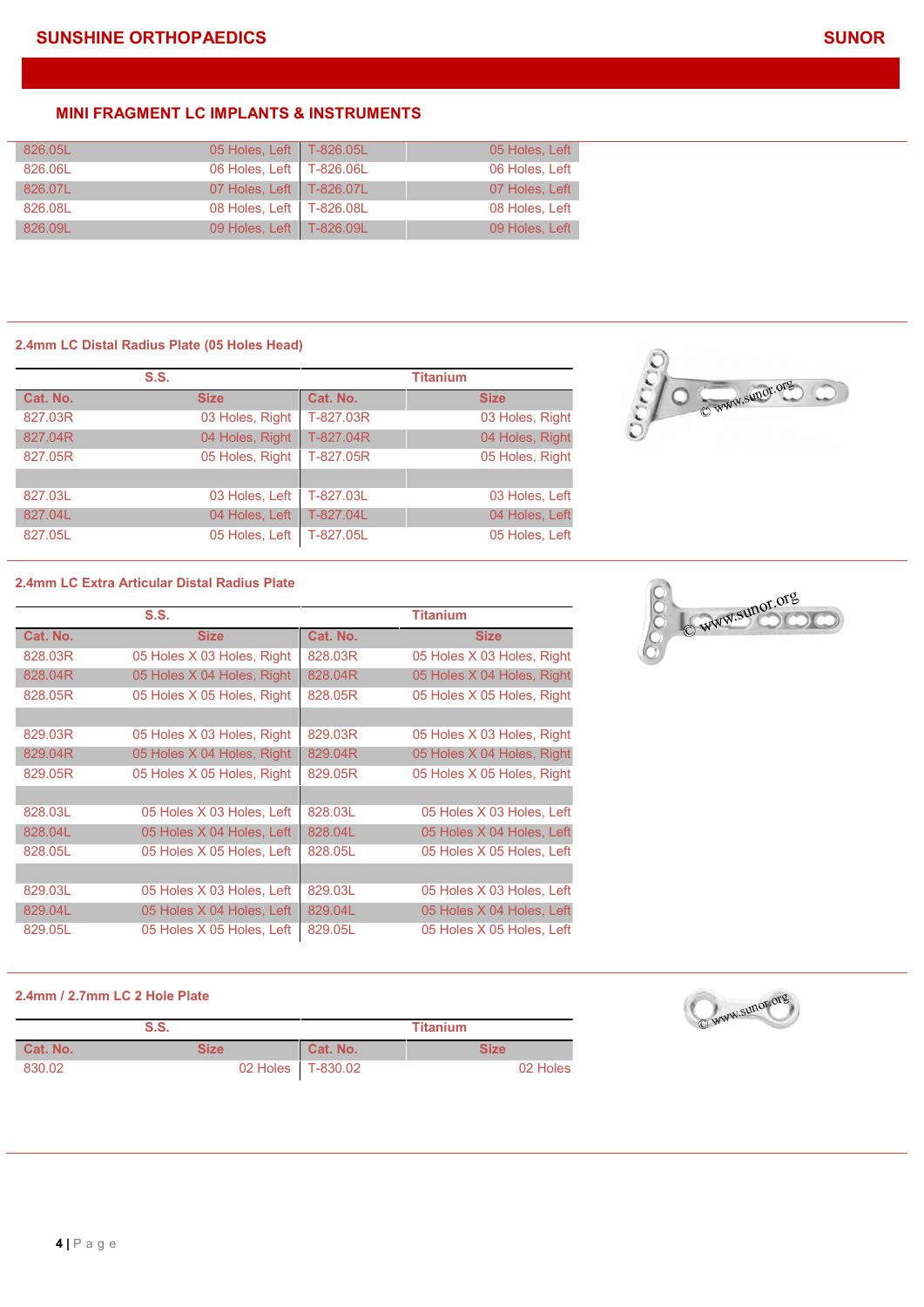# **2.4mm / 2.7mm LC H Plate**

| S.S.     |             | <b>Titanium</b>     |             |
|----------|-------------|---------------------|-------------|
| Cat. No. | <b>Size</b> | Cat. No.            | <b>Size</b> |
| 831.05   |             | 05 Holes   T-831.05 | 05 Holes    |
| 831.08   | 08 Holes    | T-831.08            | 08 Holes    |
|          |             |                     |             |

#### **2.4mm / 2.7mm LC X Plate**

| S.S.     |                      | <b>Titanium</b> |                    |
|----------|----------------------|-----------------|--------------------|
| Cat. No. | <b>Size</b>          | Cat. No.        | <b>Size</b>        |
| 832.01   | $22mm \times 14mm$   | $T-832.01$      | $22mm \times 14mm$ |
| 832.02   | 24mm X 18mm T-832.02 |                 | $24$ mm $X$ 18mm   |
| 832.03   | 30mm X 20mm          | $T-832.03$      | 30mm X 20mm        |
| 832.04   | 36mm X 20mm T-832.04 |                 | 36mm X 20mm        |

# **2.7mm LC Plate**

| S.S.     |             | <b>Titanium</b> |             |
|----------|-------------|-----------------|-------------|
| Cat. No. | <b>Size</b> | Cat. No.        | <b>Size</b> |
| 833.04   | 04 Holes    | T-833.04        | 04 Holes    |
| 833.05   | 05 Holes    | T-833.05        | 05 Holes    |
| 833.06   | 06 Holes    | T-833.06        | 06 Holes    |
| 833.07   | 07 Holes    | T-833.07        | 07 Holes    |
| 833.08   | 08 Holes    | T-833.08        | 08 Holes    |
| 833.10   | 10 Holes    | T-833.10        | 10 Holes    |

#### **2.7mm LC Adaptation Plate**

| S.S.     |             | Titanium |             | ے |
|----------|-------------|----------|-------------|---|
| Cat. No. | <b>Size</b> | Cat. No. | <b>Size</b> |   |
| 834.12   | 12 Holes    | T-834.12 | 12 Holes    |   |

#### **2.7mm LC L Plate**

| S.S.     |                 | <b>Titanium</b> |                 |
|----------|-----------------|-----------------|-----------------|
| Cat. No. | <b>Size</b>     | Cat. No.        | <b>Size</b>     |
| 835.03R  | 03 Holes, Right | T-835.03R       | 03 Holes, Right |
| 835.04R  | 04 Holes, Right | T-835.04R       | 04 Holes, Right |
|          |                 |                 |                 |
| 835.03L  | 03 Holes, Left  | T-835.03L       | 03 Holes, Left  |
| 834.04L  | 04 Holes, Left  | T-834.04L       | 04 Holes, Left  |



 $\circ$ 

E WWW.Sunor.org







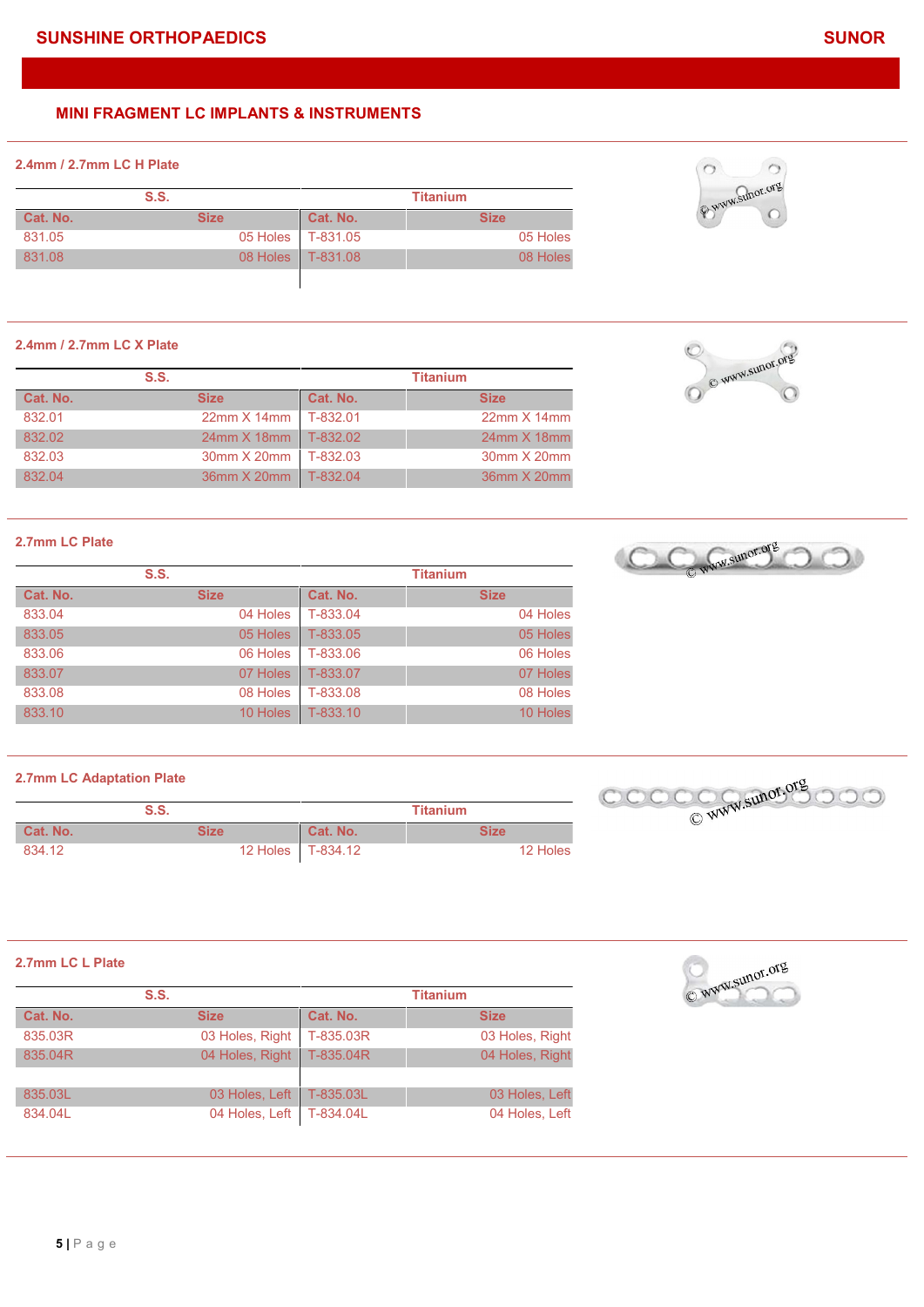# **2.7mm LC L Plate, Oblique Angle**

| S.S.     |                 | <b>Titanium</b> |                 |
|----------|-----------------|-----------------|-----------------|
| Cat. No. | <b>Size</b>     | Cat. No.        | <b>Size</b>     |
| 836,03R  | 03 Holes, Right | T-836.03R       | 03 Holes, Right |
| 836,04R  | 04 Holes, Right | T-836.04R       | 04 Holes, Right |
|          |                 |                 |                 |
| 836.03L  | 03 Holes, Left  | T-836.03L       | 03 Holes, Left  |
| 836.04L  | 04 Holes, Left  | T-836.04L       | 04 Holes, Left  |

# **2.7mm LC T Plate**

| S.S.     |             | <b>Titanium</b>     |             |
|----------|-------------|---------------------|-------------|
| Cat. No. | <b>Size</b> | Cat. No.            | <b>Size</b> |
| 837.03   |             | 03 Holes   T-837.03 | 03 Holes    |
| 837.04   | 04 Holes V  | $T-837.04$          | 04 Holes    |
|          |             |                     |             |

# **2.7mm LC Condylar Plate**

|          | S.S. |                   | Titanium |
|----------|------|-------------------|----------|
| Cat. No. | Size | Cat. No.          | Size     |
| 838.07   |      | 07 Holes T-838.07 | 07 Holes |